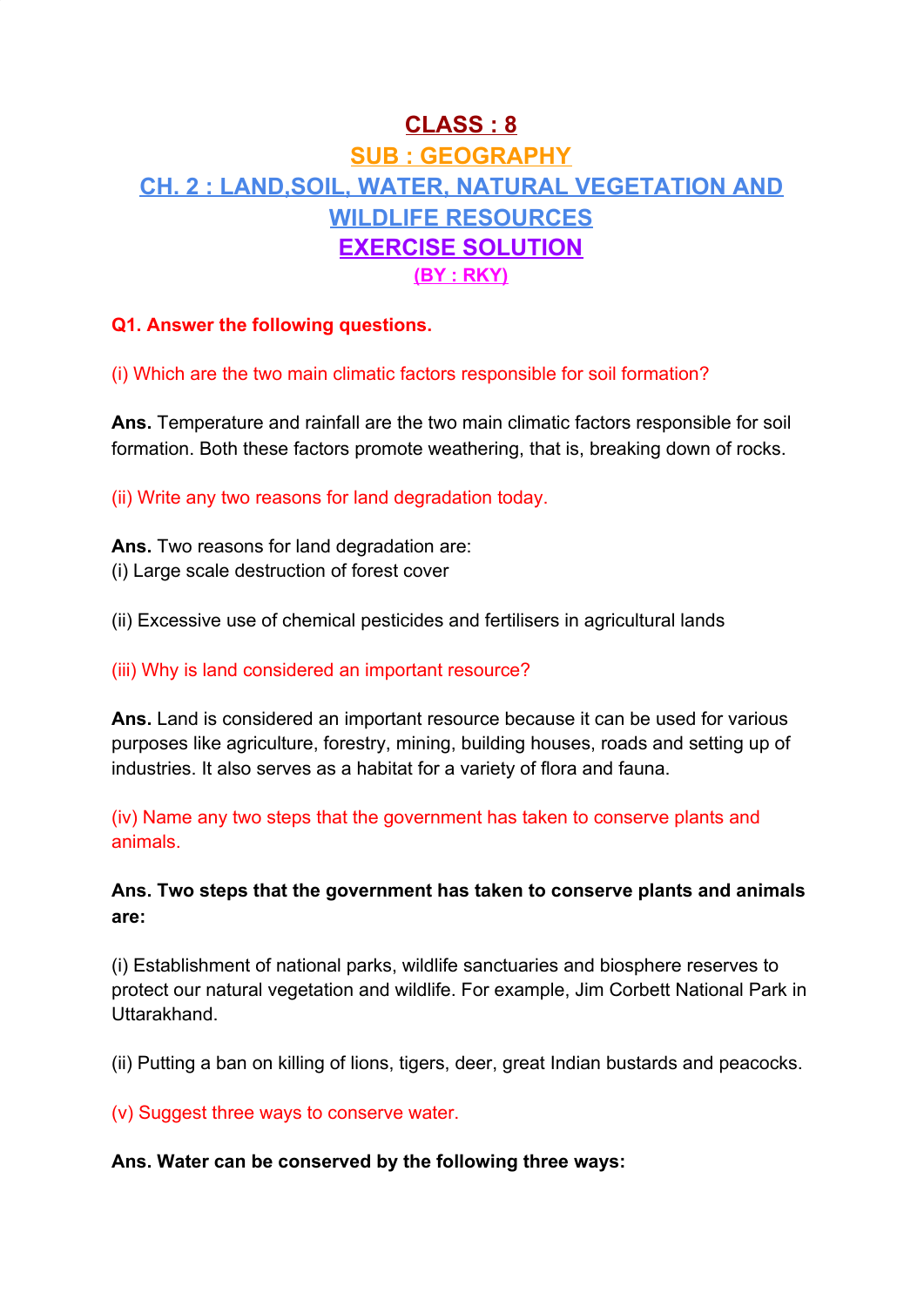(i) Rain-water harvesting system should be used to collect the rainwater and store it for future use.

(ii) The canals used for irrigating fields should be properly lined to minimise losses by water seepage.

(iii) Afforestation should be promoted to slow the surface runoff and replenish the groundwater.

## **Q2. Tick the correct answer.**

- (i) Which one of the following is NOT a factor of soil formation?
- (a) time
- (b) soil texture
- (c) organic matter

#### **Ans. (b) Soil texture**☑

(ii) Which one of the following methods is most appropriate to check soil erosion on steep slopes?

- (a) shelter belt
- (b) mulching
- (c) terrace cultivation

#### **Ans. (c) Terrace cultivation**☑

- (iii) Which one of the following is NOT in favour of the conservation of nature?
- (a) switch off the bulb when not in use
- (b) close the tap immediately after using
- (c) dispose polypacks after shopping
- **Ans. (c) Dispose polypacks after shopping**☑
- **Q3. Match the followings :**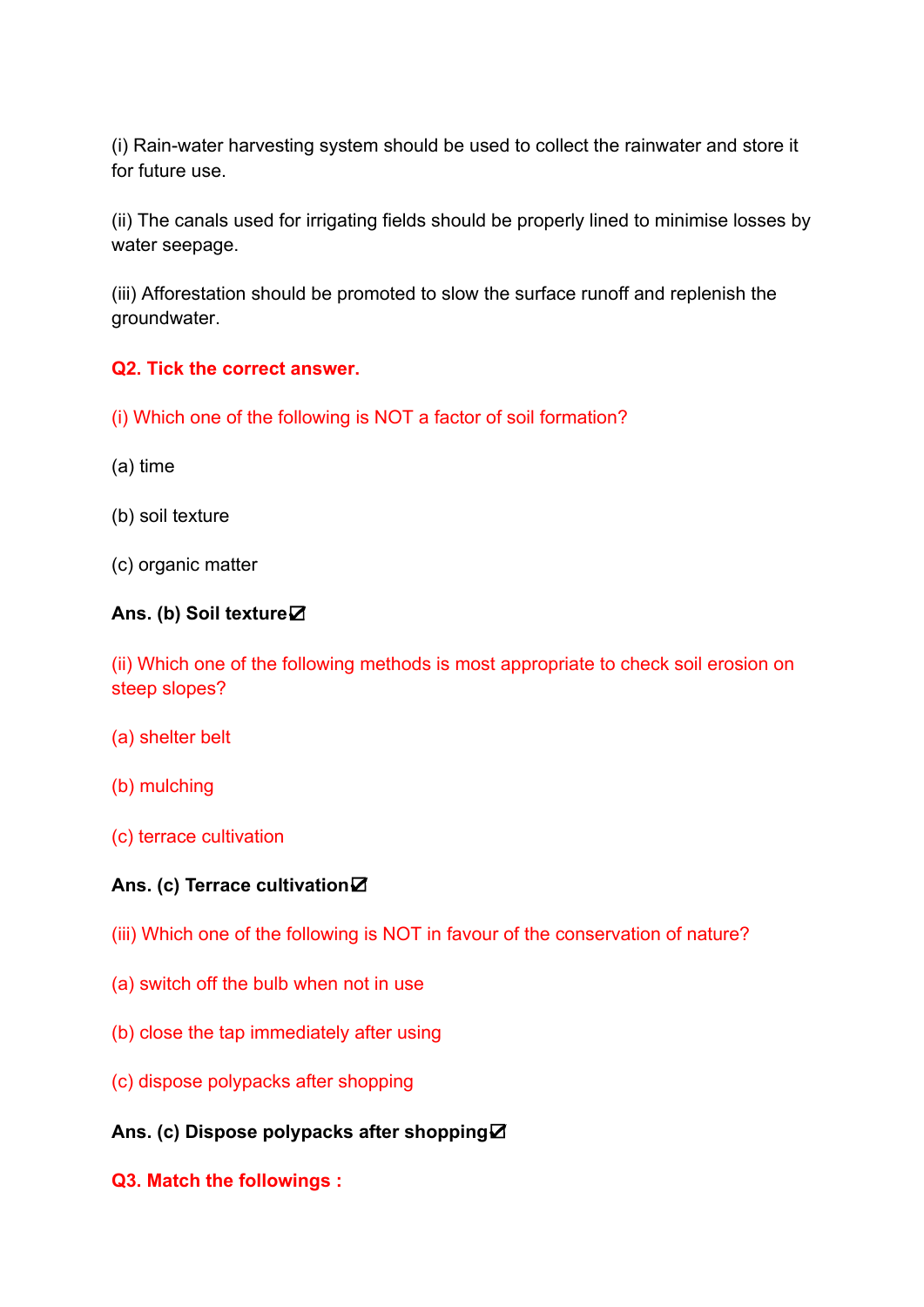(i) Land use (a) prevent soil erosion

(ii) Humus (b) narrow zone of contact between the lithosphere, hydrosphere and atmosphere

( iii) Rock dams (c) productive use of land

(iv) Biosphere (d) organic matter deposited on top soil

(e) contour ploughing

**Ans.**

**(i)----------(c)**

**(ii)---------(d)**

**(iii)--------(a)**

**(iv)--------(b)**

## **Q4. State whether the given statement is true or false. If true, write the reasons.**

(i) Ganga–Brahmaputra plain of India is an overpopulated region.

#### **Ans. True**

**Reason**: Plains and river valleys offer suitable land for agriculture. Hence, these areas are densely populated.

(ii) Water availability per person in India is declining.

## **Ans. True**

**Reason**: Due to the ever increasing population, wastage of water, pollution of water bodies, deforestation, there is a rapid decrease in the availability of water.

(iii) Rows of trees planted in the coastal areas to check the wind movement is called intercropping.

#### **Ans. False**

**Reason**: Rows of trees planted in the coastal areas to check the wind movement are called shelter belts whereas intercropping is the process in which different crops